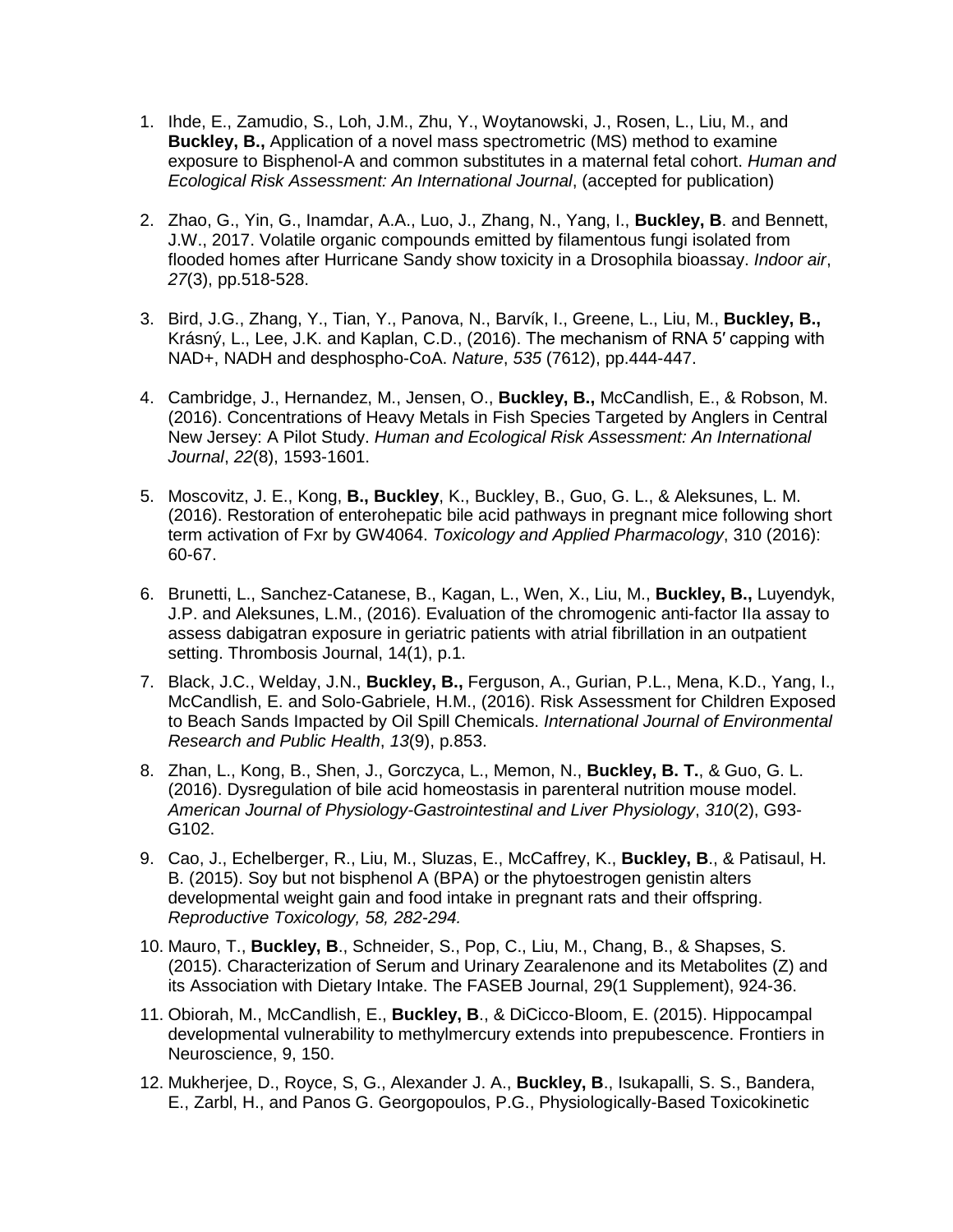Modeling of Zearalenone and its Metabolites: Application to the Jersey Girl Study accepted for publication PLoS One PONE-D-14-24082R2 EMID:3b25203840543d0f

- 13. Spayd, S. E., Robson, M. G., & **Buckley, B. T.** (2015). Whole-house arsenic water treatment provided more effective arsenic exposure reduction than point-of-use water treatment at New Jersey homes with arsenic in well water. *Science of The Total Environment*, *505*, 1361-1369.
- 14. Wen, X., Buckley, B., McCandlish, E., Goedken, M. J., Syed, S., Pelis, R., ... & Aleksunes, L. M. (2014). Transgenic expression of the human MRP2 transporter reduces cisplatin accumulation and nephrotoxicity in Mrp2-null mice. *The American journal of pathology*, *184*(5), 1299-1308.
- 15. Wen, X., Gibson, C. J., **Buckley, B.,** Goedken, M. J., Richardson, J. R., & Aleksunes, L. M. (2014). MDR1 Transporter Protects Against Paraquat-Induced Toxicity in Human and Mouse Proximal Tubule Cells. *Toxicological Sciences*, *141*(2), 475-483
- 16. Rodriguez-Rodriguez, L., Song, M., Muthukumaran, N., Gounder, M., Gibbon, D., Nieves-Neira, W., Vaidya, A., Hellmann, M., Goodin S. and **Buckley, B.** (2014). Abstract CT219: Selenium counteracts carboplatin drug resistance through Rad51-AP1 induction: A phase I trial in women with gynecologic cancers. *Cancer Research*, *74*(19 Supplement), CT219-CT219.
- 17. Sahota, A., Parihar, J. S., Capaccione, K. M., Yang, M., Noll, K., Gordon, D., Reimer, D., Yang, I., **Buckley, B. T**., Polunas, M., Reuhl, K. R., Lewis, M. R., Ward, M. D., Goldfarb, D. S. and Tischfield, J.A., (2014) Novel Cystine Ester Mimics for the Treatment of Cystinuria-induced Urolithiasis in a Knockout Mouse Model Q12, *Urology*, *84*(5), 1249-e9., doi 10.1016/j.urology.2014.07.043
- 18. Ravit, B., Cooper, K., **Buckley, B**., Comi, M., & McCandlish, E. (2014). Improving management support tools for reintroducing bivalve species [Eastern Oyster (Crassostrea virginica Gmelin)] in urban estuaries. *Integrated environmental assessment and management*, *10*(4), 555-565. DOI: 10.1002/ieam.1553
- 19. Wen, X., Gibson, C. J., Yang, I., **Buckley, B**., Goedken, M. J., Richardson, J. R., & Aleksunes, L. M. (2014). MDR1 Transporter Protects Against Paraquat-Induced Toxicity in Human and Mouse Proximal Tubule Cells. *Toxicological Sciences*, kfu141.
- 20. Spayd SE, Robson, M.G., **Buckley, B.T**., Whole-House Arsenic Water Treatment Provided More Effective Arsenic Exposure Reduction Than Point-Of Use Water Treatment at New Jersey Homes With Arsenic In Well Water, *Sci Total Environ* (2015), pp. 1361-1369 DOI information: 10.1016/j.scitotenv.2014.06.026, published online: 4- DEC-2014
- 21. Sahota, A., Parihar, J.S., Capaccione, K.M., Yang, M., Noll, K., Gordon, D., Reimer, D., Buckley, B.T., Polunas, M., Reuhl, K.R. and Lewis, M.R., 2014. Basic and Translational Science. *UROLOGY*, *84*, p.5.
- 22. Wen, X., **Buckley, B**., McCandlish, E., Goedken, M. J., Syed, S., Pelis, R.,. Manautou, J. E., & Aleksunes, L. M. (2014). Transgenic Expression of the Human MRP2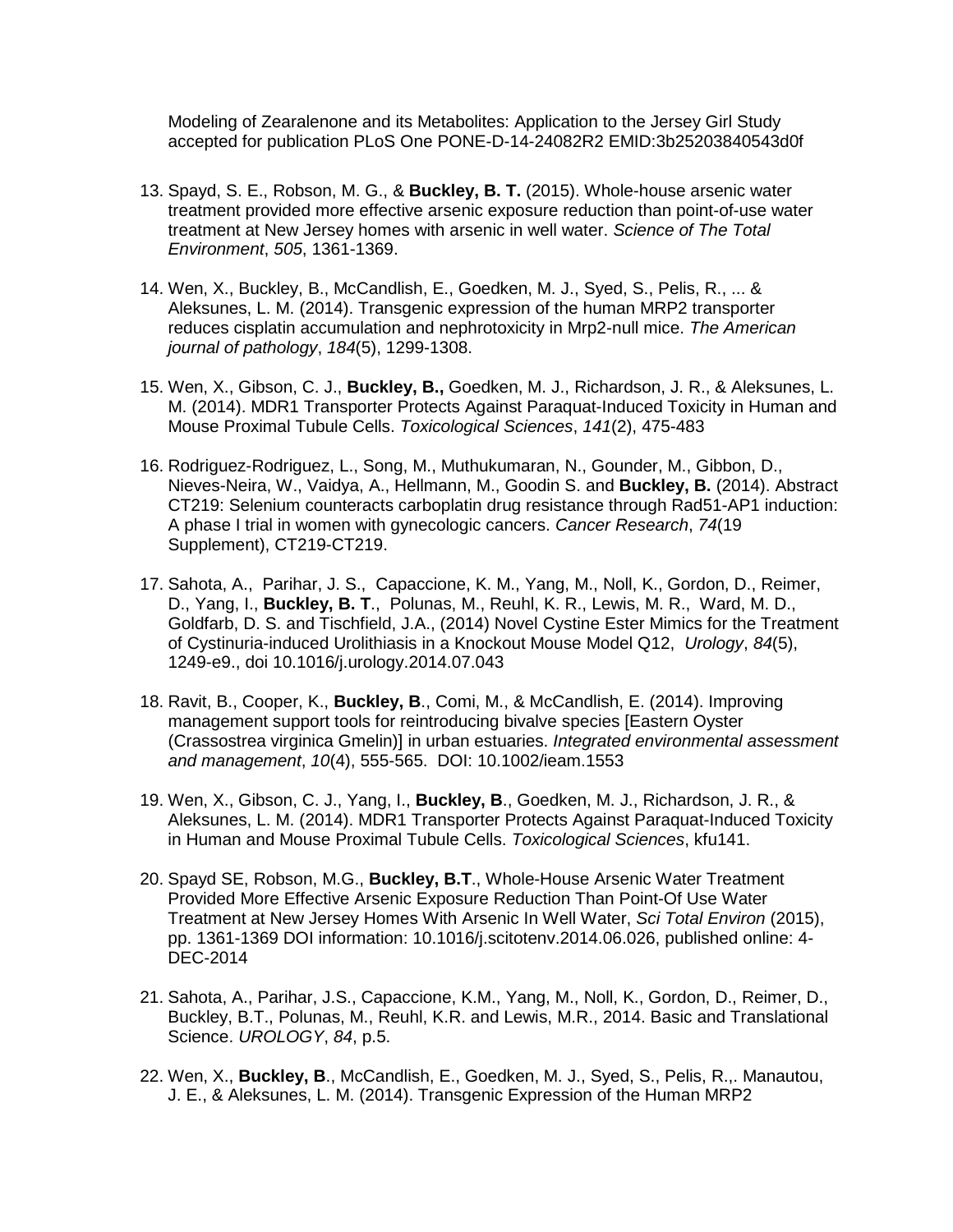Transporter Reduces Cisplatin Accumulation and Nephrotoxicity in *Mrp2*-Null Mice,. *The American Journal of Pathology*, *184*(5), 1299-1308.

- 23. Huang, L., Yu, C. H., Hopke, P. K., Lioy, P. J., Buckley, B. T., Shin, J. Y., & Fan, Z. (2014). Measurement of soluble and total hexavalent chromium in the ambient airborne particles in New Jersey. Aerosol and Air Quality Research, 14, 1939-1949.*)*.
- 24. Richardson, J. R., Roy, A., Shalat, S. L., von Stein, R. T., Hossain, M. M., **Buckley, B.,** Geraing M., Levey, A., & German, D. C. (2014). Elevated serum pesticide levels and risk for Alzheimer disease. *JAMA neurology*, *71*(3), 284-290
- 25. Weinberger, B., Vetrano, A., Archer, F., Marcella, S., **Buckley, B.,** Wartenberg, D., Robson, M.G., Klim, J., Azhar, S., Cavin, S., Wang, L., Rich, D., (2013) Effects of maternal exposure to phthalates and bisphenol A during pregnancy on gestational age. *The Journal of Maternal-Fetal & Neonatal Medicine*, *27*(4), 323-327.
- 26. Pavilonis, B. T., Weisel, C. P., **Buckley, B**., & Lioy, P. J. (2014). Bioaccessibility and Risk of Exposure to Metals and SVOCs in Artificial Turf Field Fill Materials and Fibers. *Risk Analysis*, *34*(1), 44-55.
- 27. Sokolowski, K., M. Poku, Robinson, K., McCandlish, E., **Buckley, B**., and DiCicco-Bloom, E., (2013). "Neural stem cell apoptosis after low methylmercury (MeHg) exposures in postnatal hippocampus produce persistent cell loss and adolescent memory deficits." Developmental Neurobiology: published on line DOI: 10.1002/dneu.22119
- 28. Huang, L., Fan, Z., Yu, CH., Hopke, P., Lioy, P.J., **Buckley, B**., Lin, L., and Ma Y., (2013) Interconversion of Chromium Species During Air Sampling: Effects of O3, NO2, SO2, Particle Matrices, Temperature, and Humidity, Environmental Science & Technology 47 (9), 4408-4415
- 29. Yu, K., J. Ho, McCandlish, E., **Buckley, B**., Patel, R., Li, Z. and Shapley, N., (2012) Copper ion adsorption by chitosan nanoparticles and alginate microparticles for water purification applications. Colloids and Surfaces A: Physicochemical and Engineering Aspects, 425(0): 31-41 http://dx.doi.org/10.1016/j.colsurfa..12.043
- 30. Murphy, E. A., Post, G.B., **Buckley BT**, Lippincott RL, Robson MG, (2012). "Future Challenges to Protecting Public Health from Drinking Water Contaminants." Annual Review of Public Health **33**(1): PMID: 22224887
- 31. Spayd, S.E., Robson, M.G., Xie, R., **Buckley, B.,** (2012) Importance Of Arsenic Speciation In Populations Exposed To Arsenic In Drinking Water, Journal of Human and Ecological Risk Assessment, **18**, 6, 1271-1291
- 32. Patisaul, H., Sullivan, A., Radford, M., Walker, D., Adewale, H., Winnik, B., Coughlin, J., **Buckley, B**. and Gore, A., (2012) Anxiogenic Effects of Developmental Bisphenol A Exposure Are Associated with Gene Expression Changes in the Juvenile Rat Amygdala and Mitigated by Soy. PLoS ONE **7**(9): e43890
- 33. Czarnecki, L.A., Moberly, A.H., Turkel, D.J., Rubinstein, T., Pottackal, J., Rosenthal, M., McCandlish, E.K.F., **Buckley, B**., and McGann, J. P., Functional Rehabilitation of Cadmium-Induced Neurotoxicity Despite Persistent Peripheral Pathophysiology in The Olfactory System, *Toxicological Sciences*, 126(2), 534–544.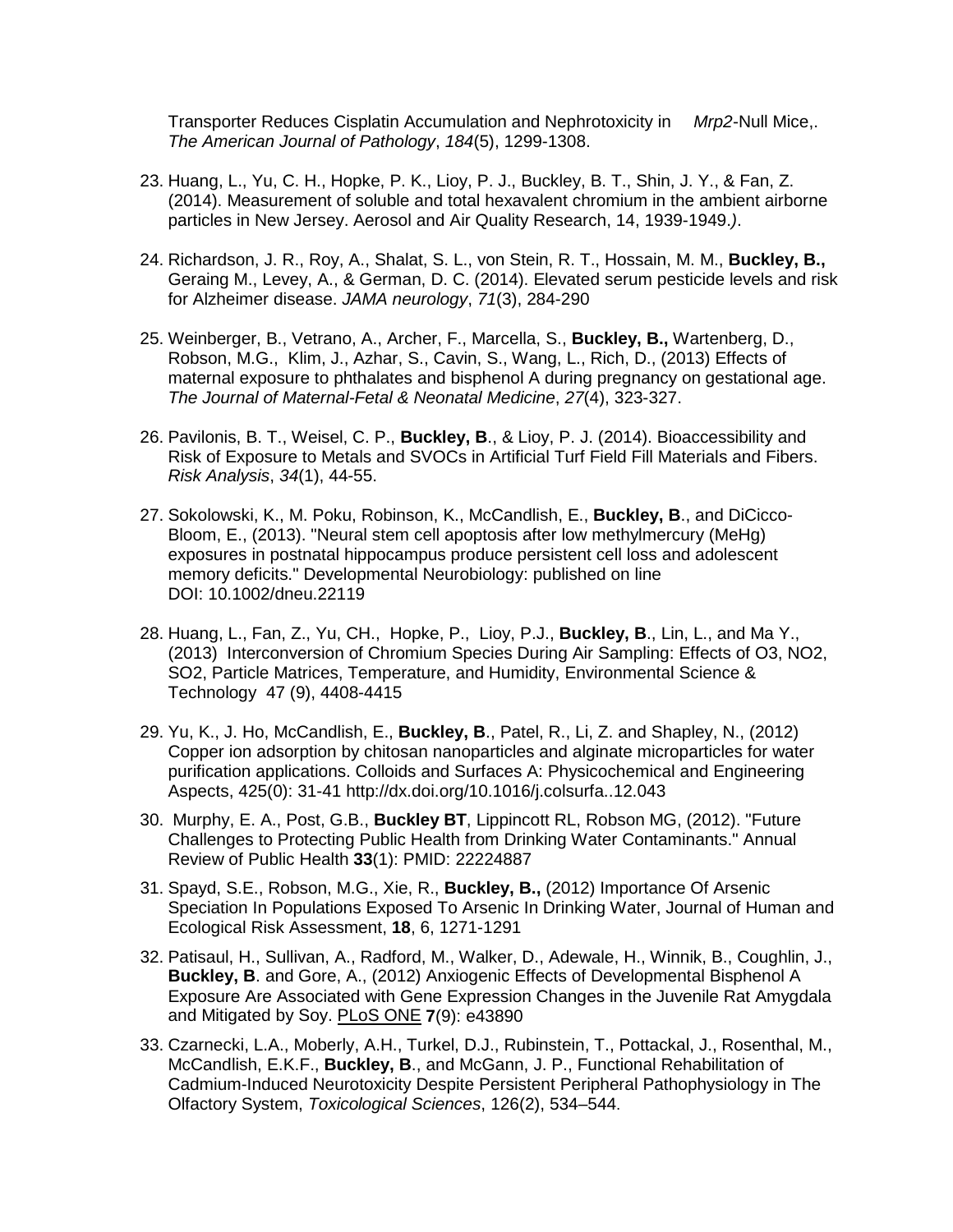- 34. **Buckley, B**., Don't Forget What Else is on the Table, J Chromat Separation Techniq 2012, 3: e105
- 35. Falluel-Morel, A., Lin, L., Sokolowski, K., McCandlish, E., **Buckley B.,** and Emanuel DiCicco-Bloom, E., (2012). "N-Acetyl Cysteine Treatment Reduces Mercury-Induced Neurotoxicity in the Developing Rat Hippocampus." Journal of Neuroscience Research, Article first published online: 22 DEC 2011 DOI: 10.1002/jnr.22819
- 36. Coughlin JL, Thomas PE, and **Buckley B.** (2012). Inhibition of genistein glucuronidation by bisphenol A in human and rat liver microsomes. *Drug Metabolism and Disposition.* **40:** 481-485. published online before print December 6, 2011, doi: 10.1124/dmd.111.042366
- 37. Bandera, E. V., U. Chandran, **Buckley, B.,** Lin, Y., Isukapalli, S., Marshall, I., King, M. and Zarbl, H. (2011). "Urinary mycoestrogens, body size and breast development in New Jersey girls." Science of The Total Environment 409(24): 5221-5227
- 38. Liu, M., M. Chen., Sisi Zhang, S., Yang, I., **Buckley, B**., Lee, L., (2011) Reactivity of Carbene•Phosphine Dimers: Proton Affinity Revisited. *J. of Phy. Org. Chem*. 24: 929– 936. doi: 10.1002/poc.1890
- 39. Coughlin JL, Winnik B, and Buckley B. (2011). Measurement of bisphenol A, bisphenol A β-D-glucuronide, genistein, and genistein 4'-β-D-glucuronide via SPE and HPLC-MS/MS. Analytical and Bioanalytical Chemistry. 401, 995-1002
- 40. Richardson, J.R., Roy, A., Shalat, S. L., **Buckley, B.,** Winnik, B., Gearing, M., Levey, A. I., Factor, S. A., O'Suilleabhain P., and Germ D C., β-Hexachlorocyclohexane Levels In Serum And Risk of Parkinson's Disease, NeuroToxicology, 32 (2011) 640–645 online 17 May 2011
- 41. Meng QY, Fan Z, **Buckley B**, Huang LH, Lin L., Stiles R, Bonanno L. (2011) Development and Evaluation of a Method for Hexavalent Chromium in Ambient Air Using IC-ICP-MS. *Atmospheric Environment.*; 45(12):2021-2027.
- 42. Yu, L., Verdon, C., Davis, C., Turk, G., Caldwell, K., Jones, R., **Buckley, B**., Xie, R., A Human Urine Standard Reference Material for Accurate Assessment of Arsenic Exposure, *Anal. Methods*, 2011, 3, 1107-1115. DOI: 10.1039/C0AY00611D
- 43. Yang, I., Fortin, M.C., Richardson, J.R., and **Buckley, B.,** Fused-Core Silica Column Ultra-Performance Liquid Chromatography–Ion Trap Tandem Mass Spectrometry for Determination of Global DNA Methylation Status, *Anal. Biochem*. 2011 **409**(1): 138-143.
- 44. Liu M, Yang I, **Buckley B,** Lee JK, Proton affinities of phosphines versus N-heterocyclic carbenes, *Org Lett.* 2010 Nov 5;12(21):4764-7.
- 45. Jones, E., Wright, J.M., Rice, G., Buckley**, B.,** Magsumbol, M., Barr, D., Williams, B., Metal Exposures in an Inner-City Neonatal Population, *Environ Int*. 2010 Oct;36(7):649- 54.
- 46. Merlin, M., Marques-Baptista, Yang, H., Ohman-Strickland, P., Aquina and **Buckley, B.** Evaluating Degradation with fragment formation of Prehospital Succinylcholine by Mass Spectrometry, *Emergency Medicine* Volume 17, Issue 6, pages 631–637, 2010.
- *47.* Whitehead, Jr. R., Montesano, A., Jayatilaka, N., **Buckley, B.,** Winnik, B., Needham, L. and Barr D., Method for measurement of the quaternary amine compounds paraquat and diquat in human urine using high-performance liquid chromatography-tandem mass spectrometry, *J Chromatogr B Analyt Technol Biomed Life Sci.* 2010 Oct 1;878(27):2548-53. Epub 2009 Sep 25*. PMID: 19837016*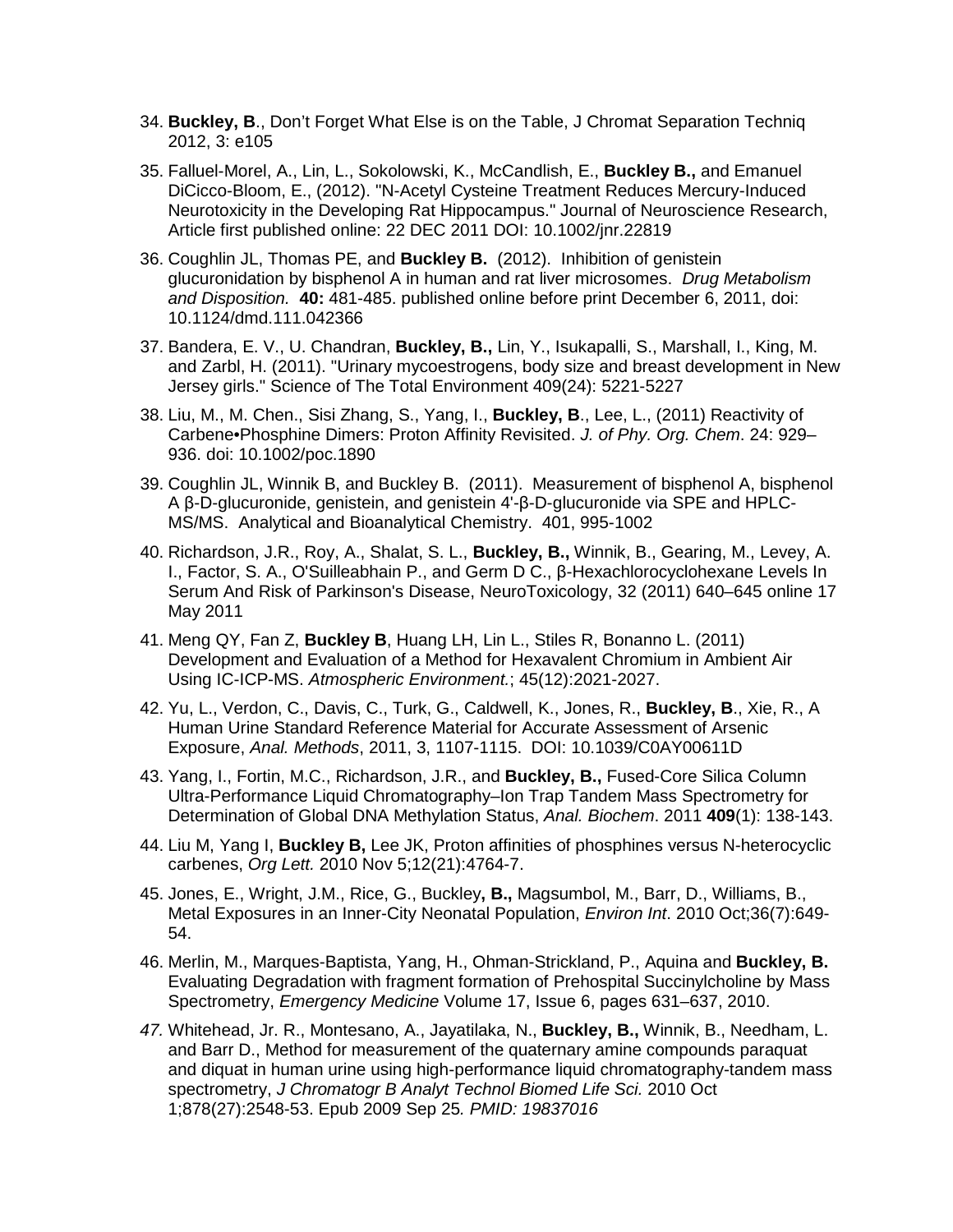- 48. Sonsalla PK, Wong LY, Winnik B, **Buckley B.,** The antiepileptic drug Zonisamide inhibits MAO-B and attenuates MPTP toxicity in mice: Clinical relevance. Exp Neurol. 221 (2010) 329–334 Nov 27 (2009). [Epub ahead of print] PMID: 19948168
- 49. Winnik, B., Barr, D., Thiruchelvam, M., Montesano, A., Richfield E., and **Buckley, B.**, Quantification of Paraquat, MPTP, and MPP+ in Brain Tissue using Microwave Assisted Solvent Extraction (MASE) and High Performance Liquid Chromatography-Mass Spectrometry, *Anal. and Bioanal. Chem*. **395**:195–201, 2009.
- 50. Richardson, J., **Buckley, B.,** Winnik, B., O`Suilleabhain, P, Diaz-Arrastia, R., German, D., Elevated Pesticide Levels in the Serum of Patients with Parkinson's Disease, *Archives of Neurology,* **66**(7): 870-875, 2009.
- 51. Merlin, M. A., A. Marques-Baptista, H. Yang, D. Calello, K. O. Rynn, C. Aquina, P. Ohman-Strickland, and B. Buckley. "Degradation and Fragment Formation of Succinylcholine in the Prehospital Environment Using Mass Spectrometry." In CLINICAL TOXICOLOGY, vol. 47, no. 7, pp. 709-709. 52 VANDERBILT AVE, NEW YORK, NY 10017 USA: INFORMA HEALTHCARE, 2009.
- 52. Prasad,K., Tarasewicz, E., Mathew, J., Ohman Strickland, P., **Buckley, B**., Richardson, J., and Richfield, E., Toxicokinetics and Toxicodynamics of Paraquat Accumulation in Mouse Brain *Experimental Neurology,* 215 2009 358–367
- 53. Barr D and **Buckley B**. Assessing human exposure to environmental toxicants. In: Encyclopedia of Environmental Health. Jerome Nrigau (ed.). Part 3, chapter 7. In press (INVITED)
- 54. Riedt, C., **Buckley, B**., Brolin, R., Ambia-Sobhan, H., Rhoads, G., Shapses, S., Blood Lead Levels and Bone Turnover with Weight Reduction in Women, *J Expo Sci Environ Epidemiol. 2009 Jan;19(1):90-6. Epub 2008 Mar 5.*
- 55. Nagourney, S.J., Wilson,S.A., **Buckley, B**., Kingston, H. M., Yang S-Y and Long, S.E., Development of a NIST Standard Reference Material for Cr(VI) in Contaminated Soil, *J. Anal. At. Spectrom.*, 23, 1550 2008, advanced publication DOI: 10.1039/b808488b.
- 56. Lee, H. J., Paul, S., Atalla, N., Thomas, P., Lin, J., Yang, I., **Buckley, B**., Lu, G., Zheng, X., Lou, Y-R., Conney, A., Maehr, H., Uskokovic, M. and Suh, N., Gemini Vitamin D Analogs Inhibit Estrogen Receptor Positive and Estrogen Receptor Negative Mammary Tumorigenesis without Hypercalcemic Toxicity, *Cancer Prevention Research*, 1(6), 476-484, 2008.
- 57. Sang, S., Lee, M.-J.,Yang, I., **Buckley, B**. and Yang, C.S. Human urinary metabolite profile of tea polyphenols analyzed by liquid chromatography/electrospray ionization tandem mass spectrometry with data-dependent acquisition *Rapid Commun. Mass Spectrom*. 2008; 22: 1567–1578
- 58. Huang, L., Z. Fan, Lin, L; **Buckley, B.** and Bonanno, L. "Optimization and Evaluation of a Sampling and Analytic Method for the Measurement of Hexavalent Chromium in Ambient Air." Epidemiology (2008 **19**(6): S272 210.1097/1001.ede.0000340293.0000356545.e0000340299.
- 59. Stiles, R.,Yang, I., Lippincott, L., Murphy, E., **Buckley, B**.; Measurement of Drinking Water Contaminants by Solid Phase Microextraction (SPME) Initially Quantified in Source Water Samples by the USGS, *Environ. Sci. and Tech.,* 42 (8): 2976-2981, 2008
- 60. Petchuay,C., Thoumsang, S., Visuthismajarn, P., Vitayavirasak, B., **Buckley, B**., Hore, P., Borjan, M., and Robson, M., Analytical Method Developed for Measurement of Dialkylphosphate Metabolites in Urine Collected from Children Non-Occupationally Exposed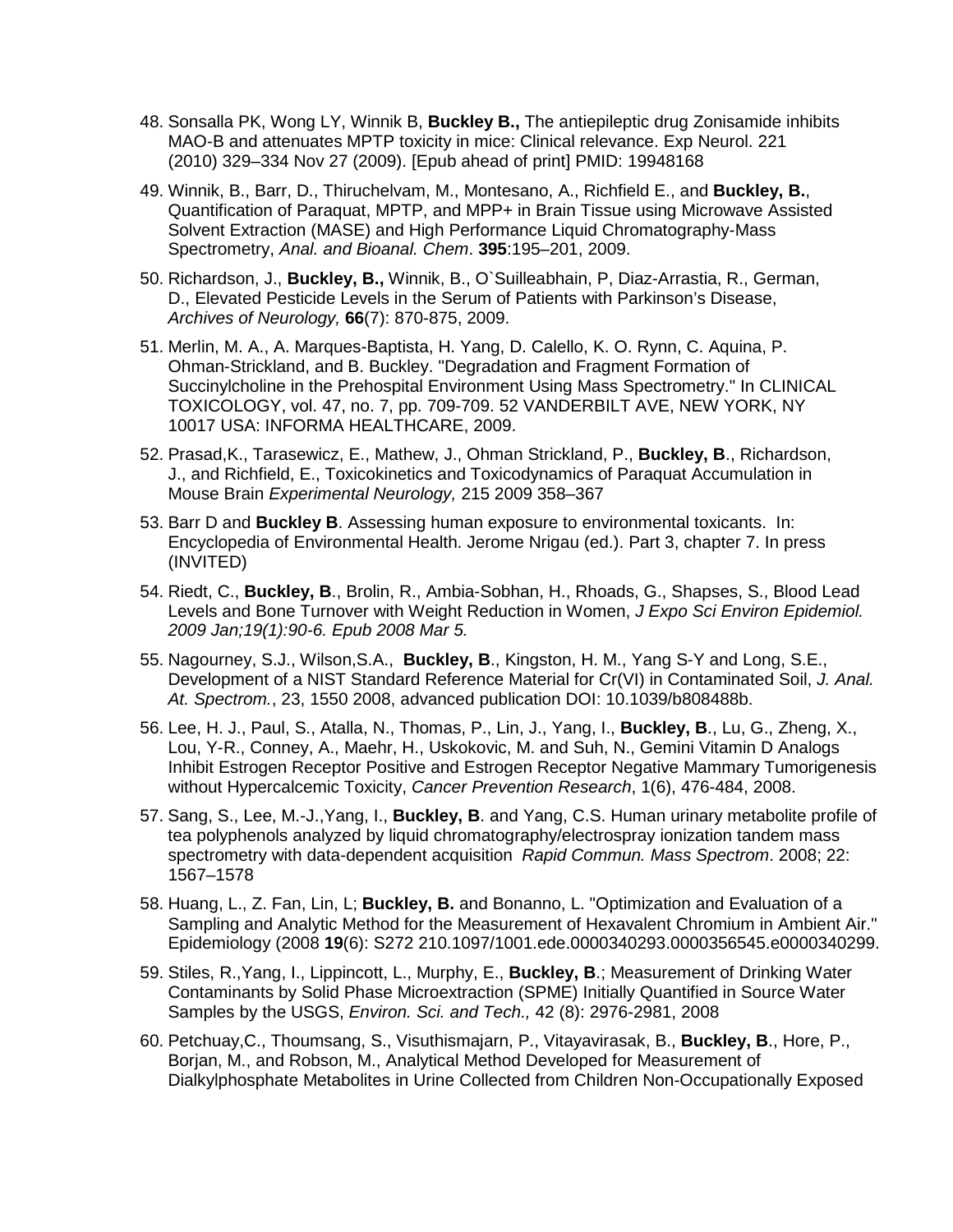to Organophosphate Pesticides in an Agricultural Community in Thailand, *Bull. Environ. Contam. Toxicol*, 81:401–405, 2008.

- 61. **Buckley, B T.** Xie, R., Tu, Q., Stiles, R., and Spayd, S, The Need for Speciation of Organometallic Contaminants in Biomonitoring aka It's Not Just the Metal, It's What It's Wearing, Epidemiology, (2008), v 19, 6, S376-S377, doi: 10.1097/01. ede.0000340488.31837.0b
- *62.* Williams, B., Barr, D., Wright, J.M., **Buckley, B.,** Magsumbol, M., Interpretation of Biomonitoring Data in Clinical Medicine and the Exposure Sciences, *Toxicology and Applied Pharmacology,* 2008 May 9. PMID: 18561969*.*
- 63. Prasad, K., Winnik, B., Thiruchelvam, M., **Buckley, B**., Mirochnitchenko, O. and Richfield, E., Prolonged Toxicokinetics and Toxicodynamics of Paraquat in Mouse Brain, *Environmental Health Perspectives* 115 (10): 1448-1453 2007.
- 64. Sang, S., Yang, I., **Buckley, B**., Ho, C-T., and Yang, C.S. Autoxidative Quinone Formation In Vitro and Metabolite Formation In Vivo From Tea Polyphenol (-)-Epigallocatechin-3-Gallate: Studied by Real-Time Mass Spectrometry Combined with Tandem Mass Ion Mapping, *Free Radical Biology & Medicine* 43: 362-371, 2007.
- 65. Xie, R., Johnson, W., Spayd, S., Hall, G. and **Buckley, B**., Determination of Total Toxic Arsenic Species in Human Urine Using Hydride Generation Inductively Coupled Plasma Mass Spectrometry, *J. Anal. Atomic Spec*., **22,** 553 – 560, 2007.
- 66. Xie, R., Johnson, W., Rodriguez, L., Gounder, M., Hall, G. and **Buckley, B**., A Study Of The Interactions Between Carboplatin And Blood Plasma Proteins Using Size Exclusion Chromatography Coupled To Inductively Coupled Plasma Mass Spectrometry, *Anal. and Bioanal. Chem.* **387**:2815–2822, 2007.
- 67. Stiles, R., Yang, I., Lippincott, R.L., Murphy, E., and **Buckley, B**., Identifying Potential Sources of Background Contaminants Resulting from Solid Phase Extraction and Solid Phase Microextraction, *J. Sep.Sci.,* **30**, 1029 – 1036, 2007.
- 68. Winnik, B., **Buckley, B. T**., Richfield, E., and Thiruchelvam, M., HPLC/MS of Pesticides and Metabolites in Brain Tissue using Microwave Sample Preparation and MS Specific Experiments, *J. Biomol. Tech.* (2007) **18**(1): 39.
- 69. Xie, R., Johnson, W., Spayd, S., Hall, G. and **Buckley, B**., Arsenic Speciation Analysis In Human Urine Using Ion Exchange Chromatography and Inductively Coupled Plasma Mass Spectrometry, *Anal. Chim. Acta*., **[578](http://www.sciencedirect.com/science?_ob=PublicationURL&_tockey=%23TOC%235216%232006%23994219997%23633595%23FLA%23&_cdi=5216&_pubType=J&view=c&_auth=y&_acct=C000023759&_version=1&_urlVersion=0&_userid=526750&md5=78a3887ae0fd052ac5a132793823bb67)**, 2, 186-194, 2006.
- 70. Agrawal, S., Winnik, B., **Buckley, B.**, Mi, L., Chung, F.-L., and Cook T., Simultaneous Determination of Sulforaphane and its Major Metabolites from Biological Matrices with Liquid Chromatography-Tandem Mass Spectroscopy, *J. Chrom. B.,* 840, I2, 99-107, 2006.
- 71. Shalat, S., Solo Gabriele, H., Fleming, L. E., Buckley**, B.**, Black, K., Jimenez, M., Shibata, T., Durbin M., Graygo, J., Stephan, W., Van De Bogart, G., A Pilot Study of Children's Exposure to CCA-Treated Wood from Playground Equipment *Science of the Total Environ.* **367**, 80-88, 2006.
- 72. Iba, M., Fung, J., Chung, L., Zhao, J., Winnik, B., **Buckley, B**., Chen, L., Zelikoff, J. and Kou, Y., Differential inducibility of rat pulmonary CYP1A1 by cigarette smoke and wood smoke *Mutation Research*, **606,** 1-11, 2006.
- 73. Yiin, L-M., Millette, J., Vette, A., Ilacqua, V., Quan, C., Gorczynski, J., Kendall, M., and Chen, L., Weisel, C., **Buckley, B.,** Yang, I., and Lioy, P. "Comparisons of the Dust/Smoke Particulate that Settled Inside the Surrounding Buildings and Outside on the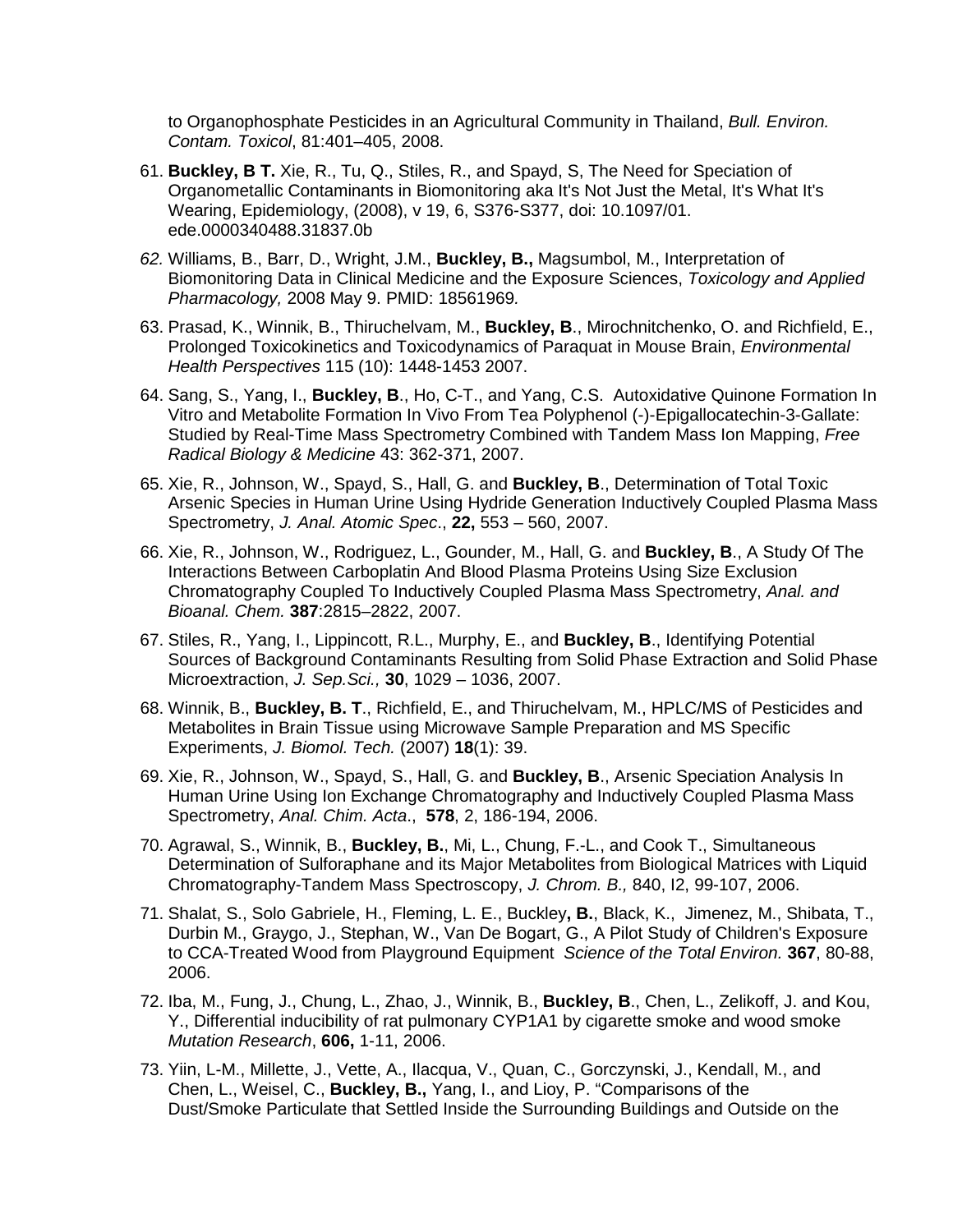Streets of Southern New York City after the Collapse of the World Trade Center, 11 September 2001", *Journal of Air and Waste Management*, **54**: 515-528, 2004.

- 74. Seshardri, K., Alimokhtari, S., Weisel, C., Mars, A., Moreno, R., **Buckley, B**., Lioy, P. and Lambert, G., Preliminary Results of Home Environmental Assessment and Chemical Exposure, and Body Burdens of Children with Autism Spectrum Disorder or Pdd-Nos (Asd), Epidemiology: (2004), v 15 **4**: S219
- 75. Qian, J. Timko, M., Allen, A., Russell, C., Winnik, B., **Buckley**, **B.,** Steinfeld J., and Tester, J., Solvophobic acceleration of Diels-Alder reactions in supercritical carbon dioxide*. Journal of the American Chemical Society*, v 126, **17**, 5465-5474, 2004.
- 76. Hg, R., Hubbar, V., Kim, B-R., Chen, C., Winnik, B., **Buckley**, **B.,** Tolias, P., Hart, R., and Kong, A-N T.,In Vivo Pharmacokinetics and Regulation of Gene Expression Profiles by Isothiocyanate Sulforaphane in the Rat, Journal of Pharmacology and Experimental Therapeutics **310,** (1), 263-271, 2004.
- 77. **Buckley, B.,** Johnson, W., Fischer, E., Tu, Q., .and Heintz, M., Measurement of Heavy Metals in Biological and Environmental Matrices Using Microwave Extraction, Inductively Coupled Plasma Mass Spectrometry and Ion Chromatography for Assessing Potential Risk to Human Health, (Chinese) Journal of Environmental and Occupational Medicine, **20**, *6*, 418-421, 2003.
- 78. Laskin, D. L., Morio, L., Hooper, K., Li, T. H., **Buckley, B**., & Turpin, B. (2003). Peroxides and macrophages in the toxicity of fine particulate matter in rats. Research report (Health Effects Institute), (117), 1-51.
- 79. Tu, Q. Johnson Jr., W. and **Buckley, B.** Mercury Speciation Analysis in Soil Samples By Ion Chromatography, Post-Column Cold Vapor Generation And Inductively Coupled Plasma Mass Spectrometry, *J. Anal. Atomic Spectrometry*, **18**: 696-701, 2003.
- 80. Lioy, P., Weisel C., Millett J., Eisenreich S., Vallero D., Offenberg J., **Buckley B.,** Turpin B., Zhong M., Cohen M., Prophete C., Yang I., Stiles R., Chee G., Johnson W., AlimokhtariS., Weschler C., Chen L., Characterization of the Dust/smoke Aerosol That Settled East of the World Trade Center (WTC) in Lower Manhattan after the Collapse of the WTC September 11, 2001, *Environ. Health Perspec.* 110, 703-714, 2002.
- 81. Strucinski, P., Ludwicki, J., Goralczyk, K., Olszewski, W., Czaja K., **Buckley, B**., Jethon, J., Baranska, J., and Hernik, A., Storage of Persistent Organochlorine Insecticides in Adipose Breast Tissue of Polish Women in 1997-2001, Organohalogen Compounds Vol. 58, 261-264, 2002.
- 82. Strucinski, P., Ludwicki, J., Goralczyk, K., Wojtyniak, B., Olszewski, W., **Buckley, B.,** Czaja K., Jethon, J., Baranska, J., and Hernik, A., Hexachlorobenzene (HCB) and Total Polychlorinated Biphenyls (3PCBs) in Human Breast Lipids and Breast Cancer Risk in Polish Women Organohalogen Compounds 59, 365-368, 2002.
- 83. Bonanno, J., Robson, M., Johnson, W. **Buckley, B**. and Modica, M. Lead Exposure at a Covered Outdoor Firing Range. *Bull. Environ. Contam. Toxicol*., 68:315-323, 2002.
- 84. Li, C., Winnik, B., Lee, Meng, X., M.-J., Lu, H., Sheng, S., **Buckley, B**., Yang, C., Analysis of Urinary Metabolites of Tea Catechins by Liquid Chromatography/Electrospray Ionization Mass Spectrometry *Chemical Research in Toxicology* 2001 14 (6), 702-707. DOI: 10.1021/tx0002536
- 85. Prabhu, S., Lee, M\_J., Hu, W-Y., Winnik, B., Yang, I., **Buckley, B.** and Hong, J-Y., Determination of 2- Amino-1-methyl-6-phenylimidazo[4,5-b] pyridine (PhIP) and Its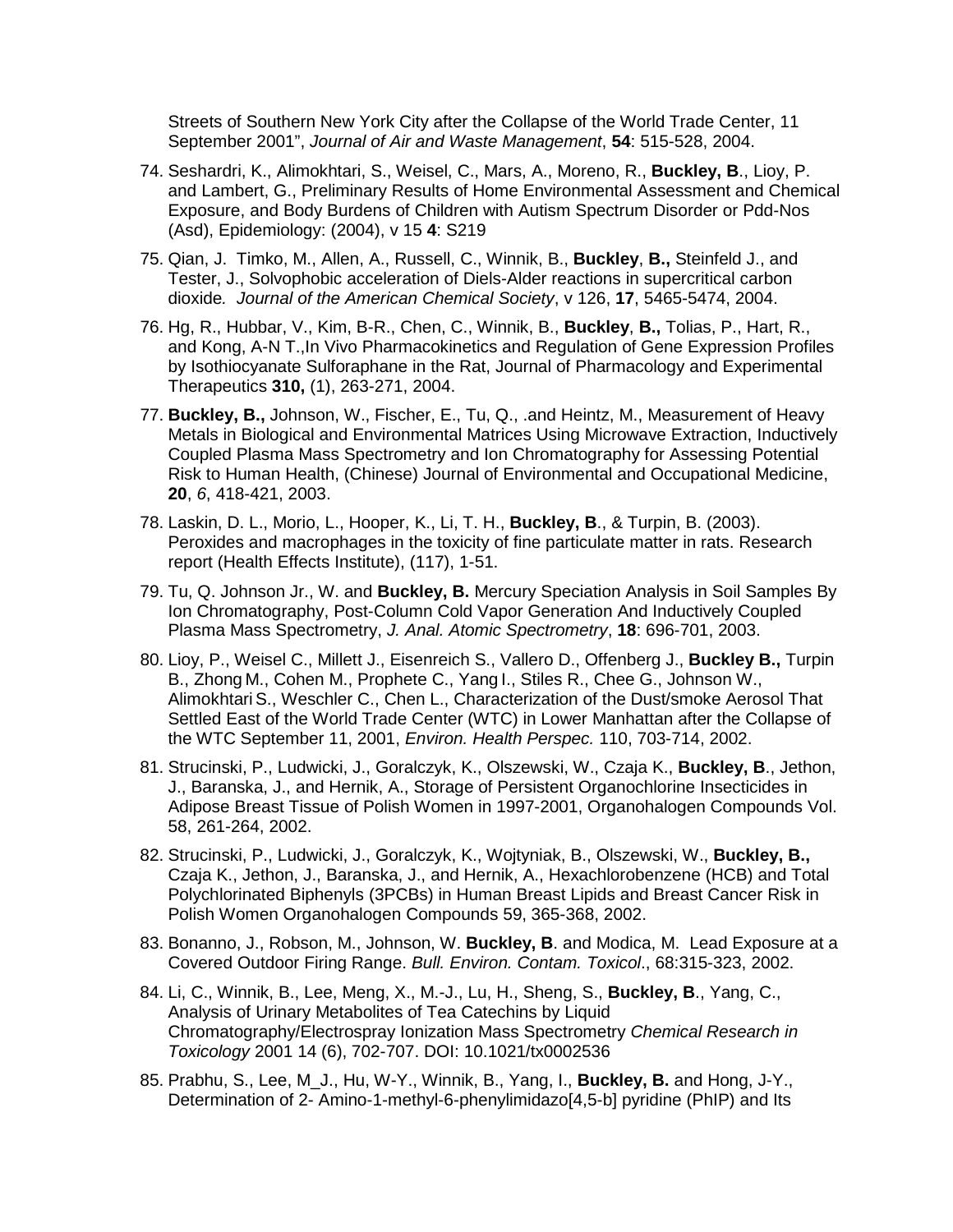Metabolite 2-Hydroxyamino-PhIP by Liquid Chromatography/Electrospray Ionization-Ion Trap Mass Spectrometery, *Anal. Biochem.*, 298, 306-313, 2001.

- 86. Ellikson, K., Meeker, R., Gallo, M., **Buckley, B.** and Lioy, P. Oral Bioavailability of Lead and Arsenic from a NIST Standard Reference Material. *Archives of Environmental Contamination and Toxicology*. 40:128-135, 2001.
- 87. **Buckley, B.,** Ettinger, A., Hore, P. Lioy, P. and Freeman, N. Using Observational Information in Planning and Implementing of Field Studies with Children as Subjects. *J. Exposure Anal. Environ. Epidem.* 10:695-702, 2000.
- 88. Strucinski, P., Ludwicki, J., Goralczyk, K., Czaja, K., Olszewski, W., Baranska, J., Robson, M. and **Buckley, B.** Organochlorine Pesticides Residues in Human Breast Adipose Tissue in Poland. *Central European Journal of Public Health, Supplement 8*. pp 25-26. July 2000.
- 89. Li, T-H., Hooper, K., Fischer, E., Laskin, D., **Buckley, B.** and Turpin, B. An Exposure System to Study the Effects of Water-Soluble Gasses on PM-Induced Toxicology. *Inhalation Toxicology*. 12:563-567. 2000.
- 90. Czaja, K., K. Ludwicki Jan, Robson, M., Góralczyk, K., Struciski, P., and **Buckley B**., (2000). Concentration of Persistent Organochlorine Compounds in the Placenta and Milk of the Same Women. Persistent, Bioaccumulative, and Toxic Chemicals I, American Chemical Society. **772:** 284-291.
- 91. Carlton, A., Turpin, B., Johnson, W., **Buckley, B.,** Simick, M., Eisenreich, S. and Porcja, R. Micro Analysis Methods for Characterization of Personal Aerosol Exposures. *Aerosol Science and Technology*. 31:66-80. 1999.
- 92. Gurunathan, S., Robson, M., Freeman, N., **Buckley, B**., Roy, A., Meyer, R., Bukowski, J. and Lioy, P. Accumulation of Chlorpyrifos on Residential Surfaces and Toys Accessible to Children. *Environmental Health Perspectives.* 106:9-16. 1998.
- 93. Hamel, S., **Buckley, B.,** and Lioy, P. Bioaccessibility of Metals in Soils for Different Liquid to Solid Ratios in Synthetic Gastric Fluid. *Environ. Sci. and Tech*. 32:358-362. 1998.
- 94. Johnson, W., Grover, A.M., Turpin, B. and **Buckley, B.** Measurements in Air and Water at Ambient Concentrations How Low Can We Go? *ICP information Newsletter*. 22*(10*): 758. 1997.
- 95. Kaur, R., **Buckley, B.,** Park, S., Kim, Y. and Cooper, K., Toxicity Test of Nanji Island Landfille (Soeul, Korea) Leachate Using Japanese Medaka (Oryzias latipes) Embryo Larval Assay, *Bull. Environ. Contam. Toxicol*. 57 -84. 1996.
- 96. Bukowski J., Robson M., **Buckley B**., Russell D. and Meyer L. Air-levels of volatile organic compounds following indoor application of an emulsifiable concentrate insecticide. *Environmental Science and Technology*. 30:8:2543-2546. 1996.
- 97. **Buckley, B.,** Heintz, M., Fang, W. and Johnson, W. Mercury Speciation with an IC/ICPMS System: A Marriage of Convenience. *ICP Information Newsletter*. 21(8):635. 1996.
- 98. **Buckley, B.,** Book Review on Analyses of Hazardous Substances in Biological Materials. Volume 4 Edited by J. Angerer and K. H. Schaller (Universitat Erlangen-Nurnberg). VCH:Weinheim. 1994. J. Am. Chem. Soc., 1996, 118 (7), p 1815.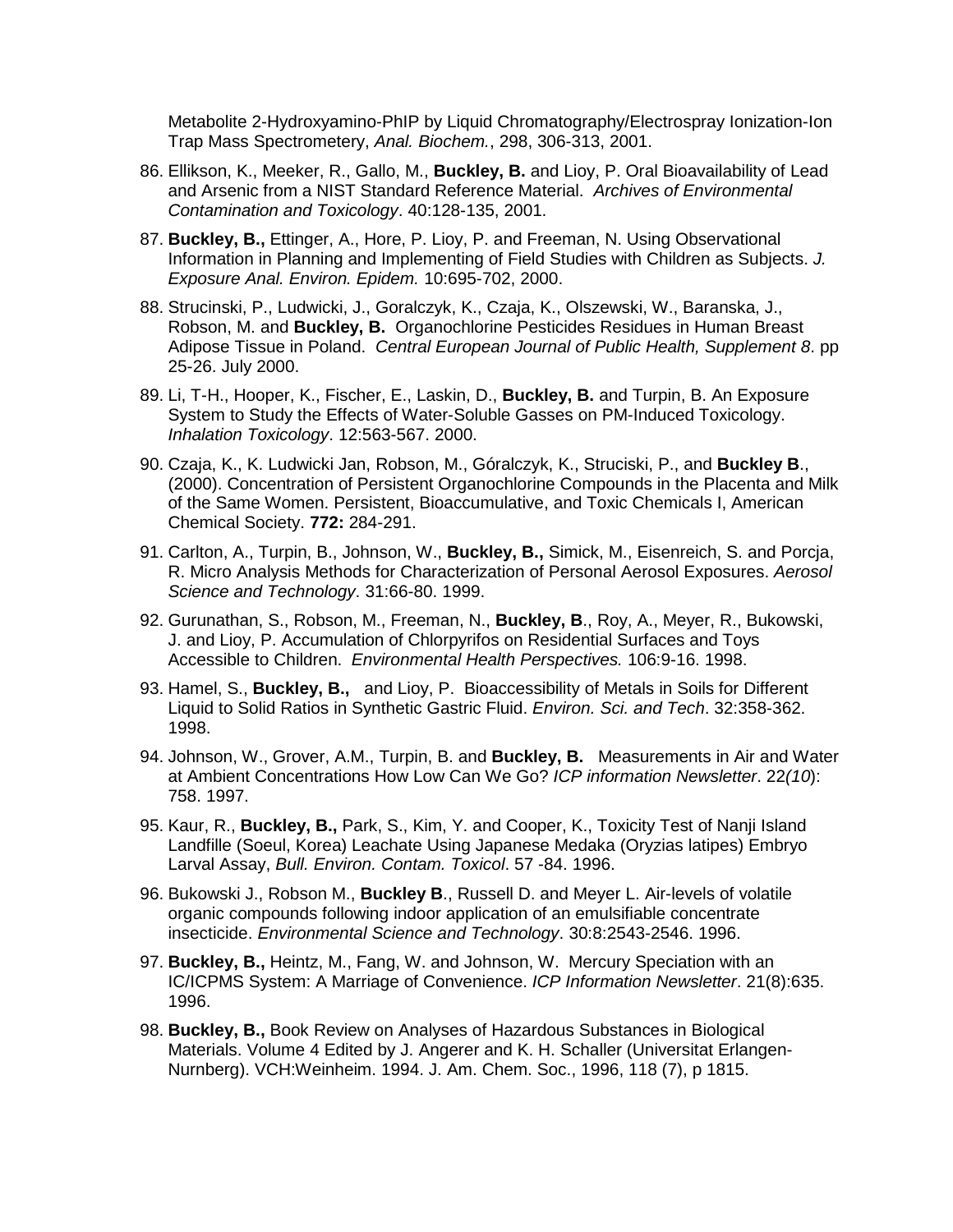- 99. **Buckley, B.,** Heintz, M., Fang, W. and Johnson, W. Determination of Isotope Ratios for Individual Mercury Species. *ICP Information Newsletter*. 20(7):224. 1995.
- 100. **Buckley, B.** and Boss, C., A Tungsten Filament Vaporizer for Sample Introduction into a Direct-Current Plasma, *Appl. Spectrosc.* 44:505. 1990.
- 101. Ramsey, J. M., Whitten, W., Goeringer, D. and **B. Buckley, B**., "Collisional and Electric-Field Ionization of Laser-Prepared Rydberg States in an Ion Trap Mass Spectrometer, *Proceedings of the Fifth International Conference on Resonance Ionization Spectroscopy and Its Applications*; Ed. N. Omenetto and J.E. Parks; Institute of Physics: Bristol, UK, Vol. 114, pg. 301-306, (1990)

## **PUBLISHED REPORTS**

- 1. Fan, Z., Lin, L., Huang, L., Yu, C-H., Buckley, B., Bollen, B. and Bonanno, l., Development and Optimization of a Sampling and Analytical Method to Measure Hexavalent Chromium in Ambient Air, USEPA, FINAL REPORT,
- 2. Buckley, B. and Yoon M., Measuring the Impact of Contaminated Sites within the Source Water Protection Zone, Final Report to NJDEP, 2009.
- 3. Buckley, B., Stiles, R, and Lippincott, L, Evaluation of Methods for Quantifying Cr (VI) and Cr (III) in Soils and Wastes, Final Report to NJDEP, 2007.
- 4. Turpin, B., Weisel, C., Morandi, M., Colome, S., Stock, T., Eisenreich, S., Buckley, B., and Others, Relationships of Indoor, Outdoor, and Personal Air (RIOPA). Part II, Analyses of Concentrations of Particulate Matter Species Report, Health Effects Institute Research Report, 130-II, August 2007, 1-73.
- 5. Buckley, B., Mercury Speciation in Sludge Samples Using Method 6800 to Monitor for Speciation Changes, Final Report to the New Jersey Department of Environmental Protection, August 2006.
- 6. Buckley, B., Uranium Measured in Surface Wipe Samples, Report to USDOD, June 2005.
- 7. Buckley, B., and Stiles, R., Analytical Determination of Tentatively Identified Compounds in Drinking Water Supplies to Correspond with the USGS Pharmaceutical Work, Report to the New Jersey Department of Environmental Protection, May 2005.
- 8. Hunter, J., and Buckley, B., Solubility and Biosolubility of Metals in Tungsten Report to USDoD, January 2005.
- 9. Laskin, D., Morio, L., Hooper, K., Li, T-H., Buckley, B., and Turpin, B., Peroxides and Macrophages in the Toxicity of Fine Particle Matter in Rats, Res Rep Health Eff Inst. 2003 Dec;(117):1-51; discussion 53-63.
- 10. Buckley, B., Mercury Speciation by Ion Chromatography Coupled to Inductively Coupled Plasma Mass Spectrometry, Final Report to the New Jersey Department of Environmental Protection, June 2003.
- 11. Tu, Q.,and Buckley, B., Speciation Analysis of Mercury in Two Soil Reference Materials by Proposed EPA Method 3200, submitted to the Inorganic Methods Working Group for EPA, June 2003.